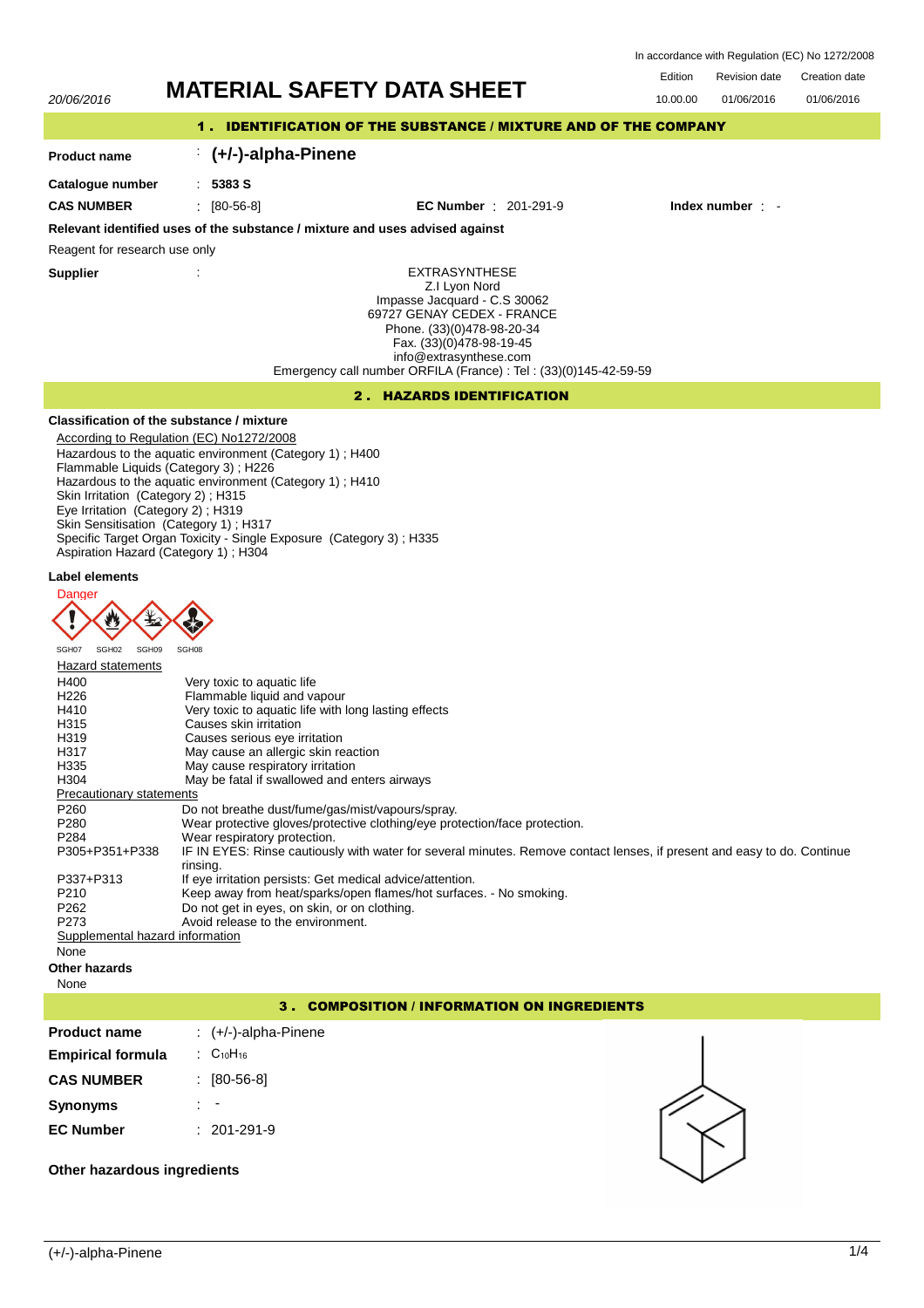## No data available.

#### 4 . FIRST AID MEASURES

## **Inhalation**

In case of inhalation, move the victim to fresh air. If breathing is difficult, put the victim on oxygen. If breathing stops, carry out artificial respiration.

#### **In case of skin contact**

Wash thoroughly with water and soap.

#### **In case of eye contact**

Rinse well with plenty of water for at least 15 minutes.

#### **Ingestion**

Do not make an unconscious person vomit or swallow anything. Rinse the mouth thoroughly with water.

5 . FIRE-FIGHTING MEASURES

#### **Extinguishing media**

Carbon dioxide, dry powder.

## **Special hazards arising from the substance**

Harmful/toxic vapours, carbon oxides may be released during the fire.

#### **Advise for fire-fighters**

Wear an autonomous breathing apparatus and suitable protection clothing against chemical agents.

## 6 . ACCIDENTAL RELEASE MEASURES

#### **Personal precautions**

Use personal protective equipment. Evacuate the personnel from the contaminated zone. Ensure adequate ventilation.

#### **Environnemental precautions**

Keeping away from drains, surface and ground waters.

### **Methods and materials for containment and cleaning up**

Clean up without creating dust and place in adapted and sealed containers for elimination. Wash the contaminated aera with water and soap. Confine washing water and dispose of it complying with the local regulations. After cleaning, quickly eliminate traces of water with a product absorbing liquids (for example : sand, sawdust, universal binder, Kieselguhr).

## 7 . HANDLING AND STORAGE

# **Precautions for safe handling**

Avoid formation of dust. Avoid contact with skin and eyes. During handling, wear suitable personal protective equipment (see section 8). Follow the normal measures for preventive fire protection.

# **Specific handling**

No data available.

## **Specific end use(s)**

No data available

#### **Conditions for safe storage, including any incompatibilities**

Store in a cool well-ventilated place.

Keep container tightly closed in a dry place away from light.

### Store at <+8°C

8 . EXPOSURE CONTROL/PERSONAL PROTECTION

### **Respiratory protection**

Wear imperatively an appropriated mask/respirator, tested and approved by standards such as NIOSH (US) or CEN (EU).

#### **Hand protection**

Handle with protective gloves. The selected gloves have to satisfy the specifications of EU Directive 89/686/EEC and the standard EN 374 derived from it.

#### **Eye protection**

Wear safety glasses.

#### **Skin protection**

Wear suitable protective clothing according to the quantity and the level of activity of the substance at the workplace.

#### 9 . PHYSICAL AND CHEMICAL PROPERTIES

|  | Information on basic physical and chemical properties |  |  |  |  |
|--|-------------------------------------------------------|--|--|--|--|
|--|-------------------------------------------------------|--|--|--|--|

| <b>Physical state</b> | $:$ Liquid                      |
|-----------------------|---------------------------------|
| Color                 | $\therefore$ No data available. |
| Solubility in         | : Chloroform (Soluble)          |
|                       | : Diethylether (Soluble)        |
| Melting point         | $\therefore$ No data available. |
| рH                    | $:$ No data available.          |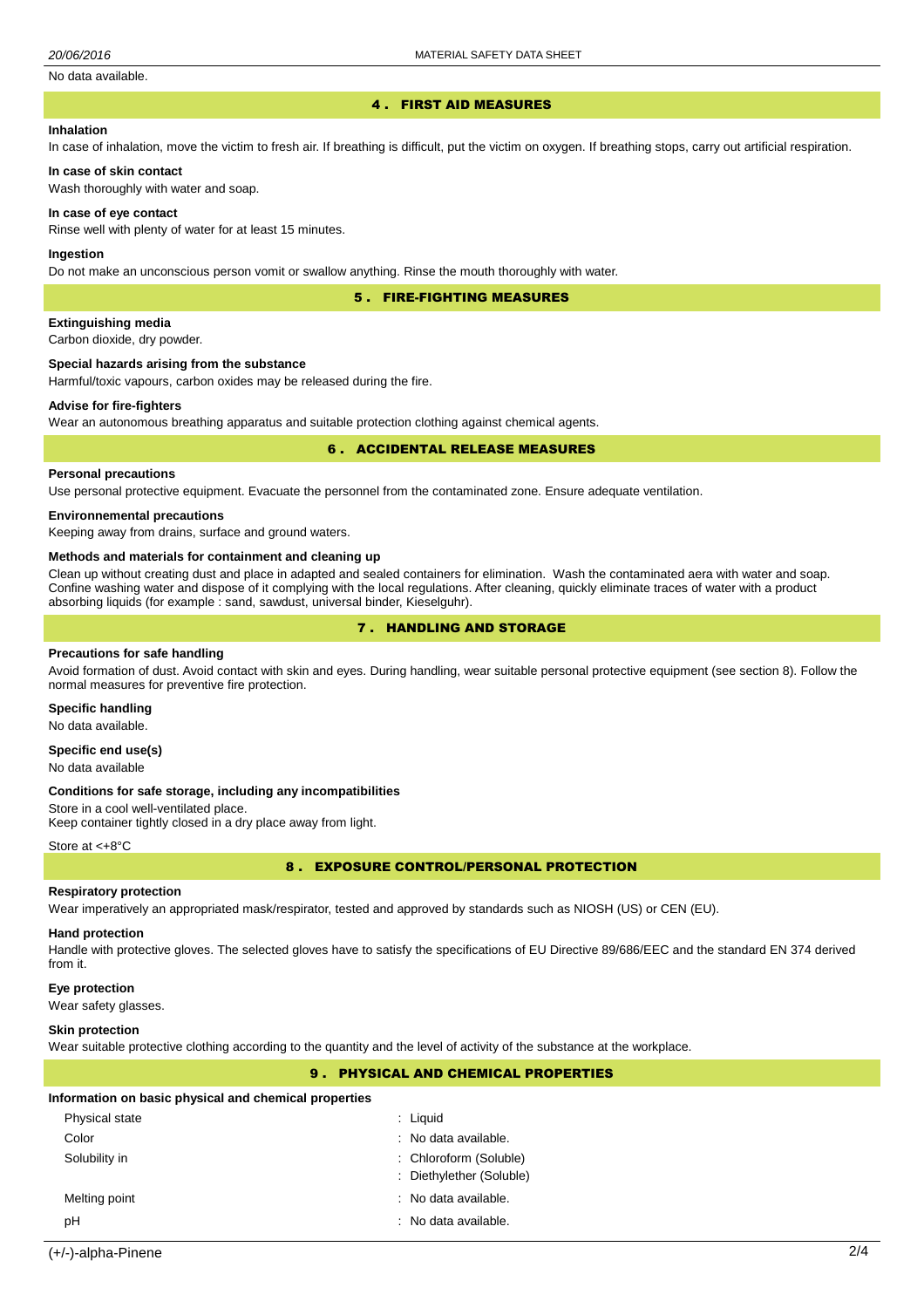## 20/06/2016 MATERIAL SAFETY DATA SHEET

| Auto-ignition temperature              | No data available.           |
|----------------------------------------|------------------------------|
| Decomposition temperature              | : No data available.         |
| Viscositv                              | : No data available.         |
| Initial boiling point                  | $: 154 - 156^{\circ}$ C      |
| Flash point                            | $\therefore$ 32°C            |
| Partition coefficient: n-octanol/water | $\therefore$ Log Kow : 4,834 |

## **Other information**

No data available

## 10 . STABILITY AND REACTIVITY

## **Reactivity**

No data available.

## **Chemical stability**

Stable under recommanded storage conditions.

## **Possibility of hazardous reactions**

No hazardous reactions during storage and handling complying with the instructions.

## **Conditions to avoid**

No data available.

## **Incompatible materials**

No data available.

## **Hazardous decomposition products**

No hazardous decomposition products if the instructions for handling and storage are respected. During high overheating of the substance or during a fire, hazardous decomposition products may be produced.

## 11 . TOXICOLOGICAL INFORMATION

## **Acute oral toxicity**

No data available.

## **Acute dermal toxicity**

No data available.

## **Acute inhalation toxicity**

No data available.

#### **Skin Corrosion**

No data available.

# **Skin Irritation**

No data available.

# **Serious Eye Damage**

No data available.

#### **Eye Irritation**

No data available.

#### **Respiratory Sensitisation**

No data available.

#### **Skin Sensitisation**

No data available.

# **Germ Cell Mutagenicity**

No data available.

## **Carcinogenictiy**

No data available.

## **Reproductive Toxicity**

No data available.

# **Specific Target Organ Toxicity - Single Exposure**

No data available.

# **Specific Target Organ Toxicity - Repeated Exposure**

No data available.

## **Aspiration Hazard**

No data available.